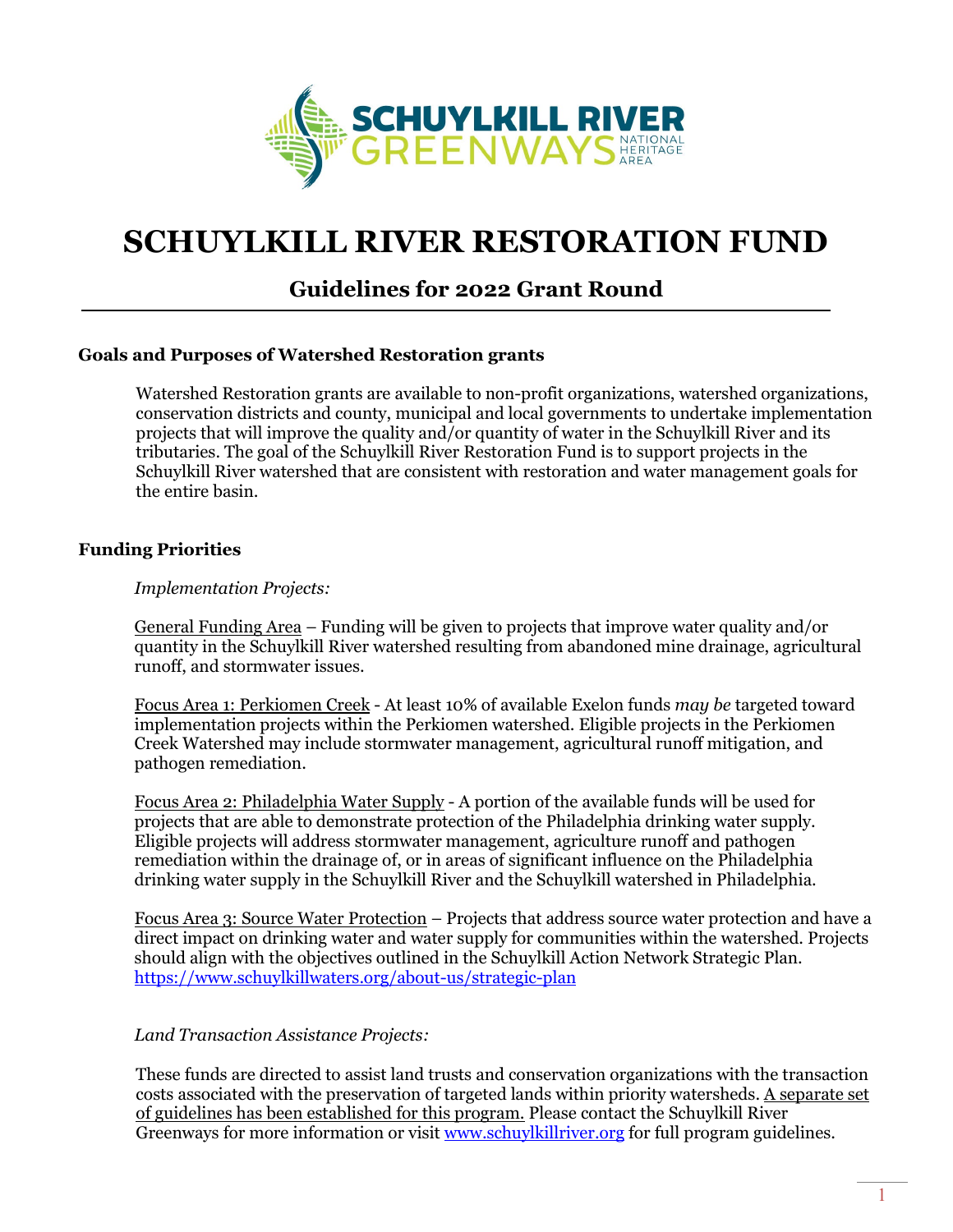# **Evaluation Process**

Projects will be evaluated in a two-step process that includes (1) a Letter of Intent followed by (2) an invitation to submit a full application if the Letter of Intent is recommended by the Advisory Committee. (Letter of Intent is not required for Land Transaction projects.)

# **Criteria**

Evaluation factors:

- The project's ability to improve the quality and/or quantity of water in the Schuylkill River
- The project exhibits high standards of planning and design, including implementation of Best Management Practices
- The relationship to previous watershed restoration efforts
- The project is consistent with local, state, federal, or other plans, for example, River Conservation Plans, Nutrient Management Plans, Act 167 plans, etc.
- The project is positioned for implementation with project design substantially complete and needing little or no additional planning
- The project is single-phased or in the final phase of implementation.
	- *Projects that will require multiple phases to have demonstrable affects on water quality and/or quantity will not be considered unless the submitted phase will result in measurable improvements*
- The project will require minimal monitoring following completion to demonstrate positive environmental effects
- The project will effectively leverage the resources of two or more partners, including a sponsoring partner with sufficient capacity to manage and complete the project.
- The projects ability to utilize volunteers
- The project's ability to positively engage and impact low income or underserved communities.
	- Along with our partners in the Schuylkill Action Network (SAN) the Fund is working to ensure our collaborative action benefits community members fairly across race, ethnicity, gender, sexuality, religion, income, age, or ability, with an added intent to connect historically disconnected communities. These and other values of the SAN can be found in their Strategic Plan. (See link in Funding Priorities section)
- The project exhibits innovative, green and sustainable approaches and design.
- Grant funds may not be used for projects being undertaken exclusively to meet state, federal or local regulations and requirements.
- It is expected that all projects will consider climate change issues during both the design and construction phases.

Please note that grant funds may not be used for land acquisition. Please refer to the guidelines for the Land Transaction Assistance Program for more information.

# **Award Amounts**

- Grant applicants may request between \$20,000 and \$100,000.
- Applicants working in the Perkiomen Creek Watershed may request between \$5,000 and \$100,000.
- Since the programs inception in 2006, the average grant award is approximately \$40,000.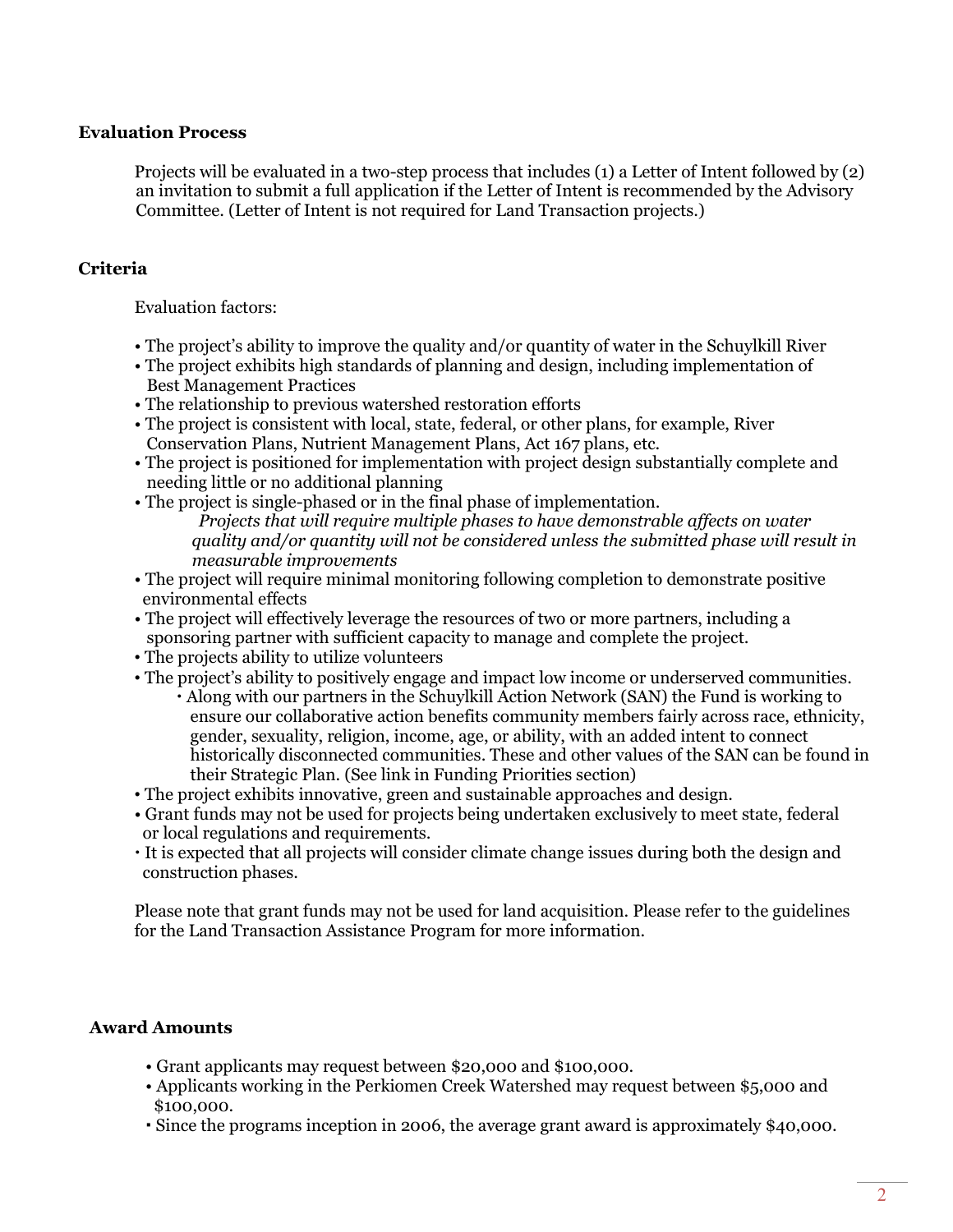# **Match Requirements**

- All projects require a minimum of 25% match.
- Cash and in-kind services are both eligible match sources. Projects showing high levels of match, above the 25% minimum, will be given priority in the ranking and grant award process.
- Matching funds can be derived from federal, state, local, private, and other non-governmental sources.

#### **Grant Period**

All projects must be completed by December 31, 2024. A one-year extension may be requested but must be submitted in writing and approved by the Advisory Committee.

#### **Eligible Expenses**

Grant funds may be used for the following purposes:

- Implementation: Includes labor, materials, signage, site preparation, permit fees, and any other direct costs.
- Project management: Up to 10% of the grant award may be utilized for direct costs Associated with project management by the applicant or subcontractor.

Eligible project management expenses include:

- subcontractor/consultant fees, salary for organizational staff responsible for project implementation, travel, meeting expenses and other direct costs.
- If a project has remaining design issues that need to be completed prior to implementation, the review committee will consider this as an eligible expense on a case by case basis. However, the applicant must demonstrate that the project's implementation phase will still be completed during the three-year grant period.

#### **Contractor Selection:**

All contractors working on projects funded by a grant through this program must be selected by a competitive process. Applicants who desire to use specific contractors not selected competitively, may request approval to do so from the Schuylkill River Greenways. The Schuylkill River Greenways reserves the right to review and approve all selected contractors.

#### **Letter of Intent Process**

Organizations must submit a Letter of Intent through the Fund's online grant portal by the stated deadline. Access to the portal can be attained by contacting Tim Fenchel at [tfenchel@schuylkillriver.org](mailto:tfenchel@schuylkillriver.org)